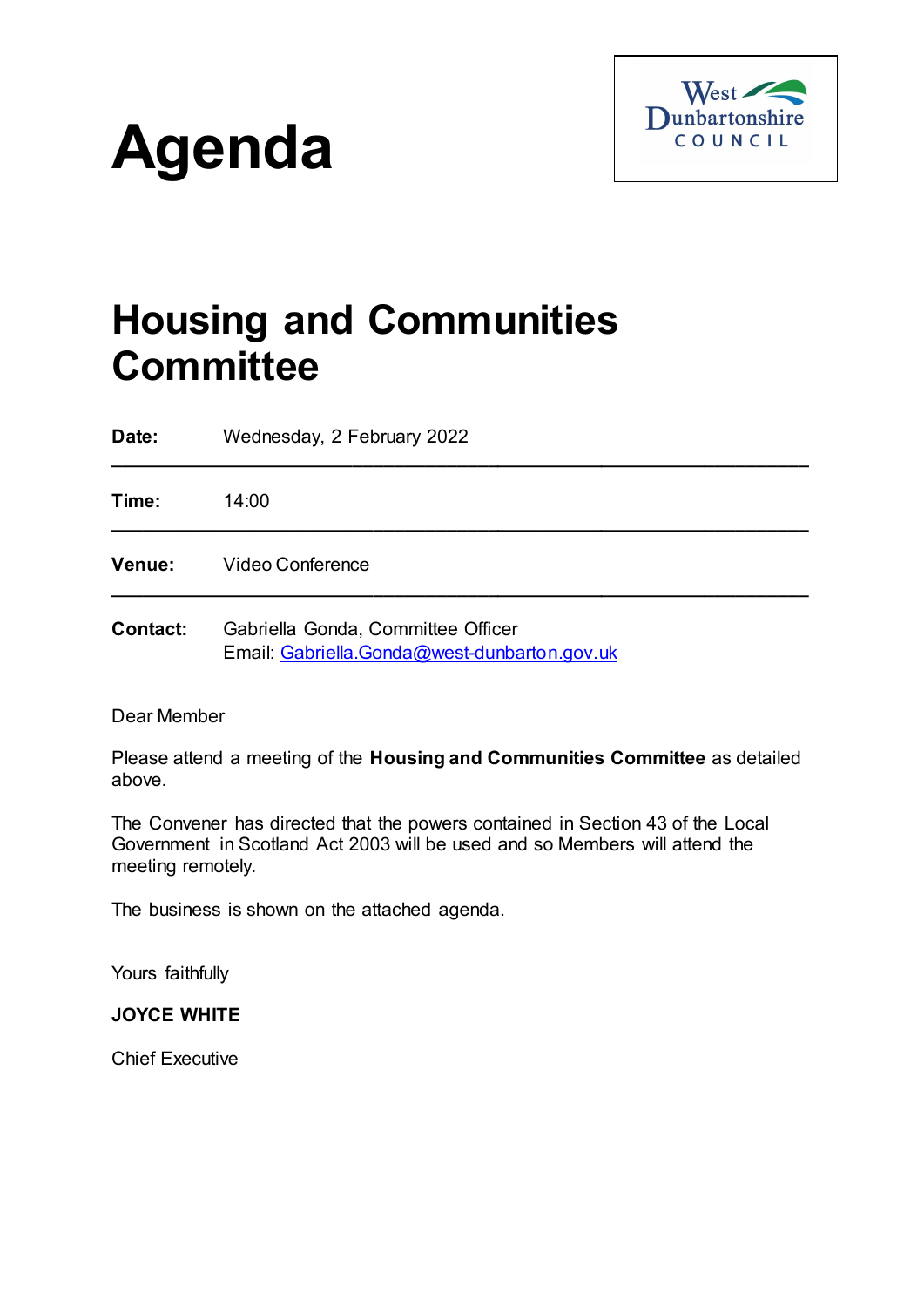Distribution:-

Councillor Diane Docherty (Chair) Councillor Ian Dickson (Vice Chair) Councillor Gail Casey Councillor Karen Conaghan Councillor Jim Finn Provost William Hendrie Councillor David McBride Councillor Jonathan McColl Councillor Iain McLaren Councillor John Millar Councillor John Mooney Councillor Sally Page

All other Councillors for information

Chief Executive Chief Officer - Housing & Employability Chief Officer - Regulation and Regeneration Chief Officer - Supply, Distribution and Property

Date issued: 20 January 2022

#### **Audio Streaming**

Please note: the sound from this meeting may be recorded for live and subsequent audio streaming via the Council's internet site. At the start of the meeting, the Chair will confirm if all or part of the meeting is being audio streamed.

Audio recordings of the meeting (including the attendance or contribution of any party participating or making a contribution) will be published on the Council's website and the Council's host's webcast/audio stream platform.

You should be aware that the Council is a Data Controller under the General Data Protection Regulation. Data collected during this audio stream will be retained in accordance with the Council's [Privacy Notice\\*](http://www.west-dunbarton.gov.uk/privacy/privacy-notice/) and Retention Schedules including, but not limited to, for the purpose of keeping historical records and making those records available via the Council's internet site.

If you have any queries regarding this and, in particular, if you believe that use and/or storage of any particular information would cause, or be likely to cause, substantial damage or distress to any individual, please contact Peter Hessett, Chief Officer – Regulatory and Regeneration on 01389 737800.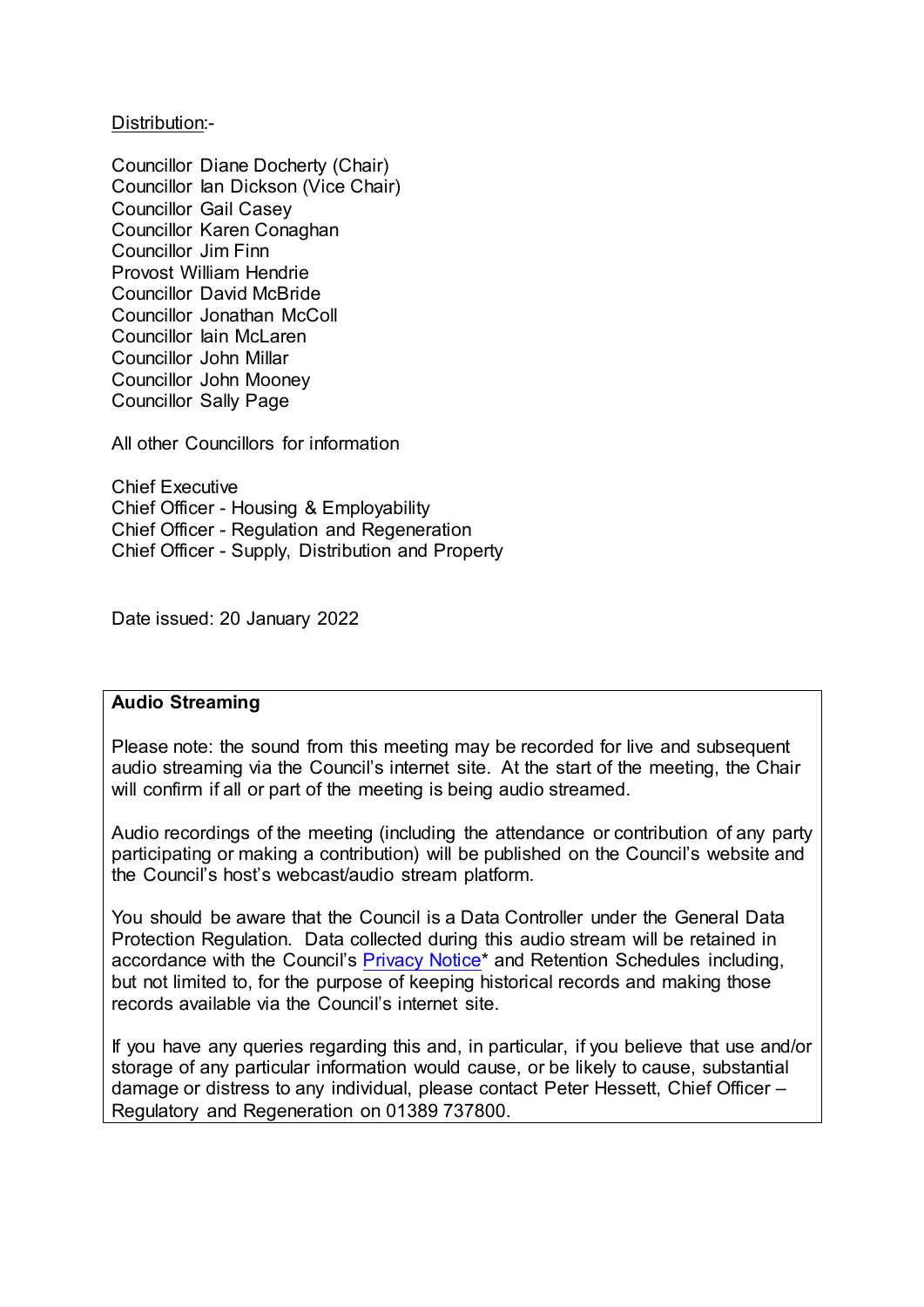# **HOUSING AND COMMUNITIES COMMITTEE**

# **WEDNESDAY, 2 FEBRUARY 2022**

# **AGENDA**

#### **1 STATEMENT BY CHAIR – AUDIO STREAMING**

The Chair will be heard in connection with the above.

# **2 APOLOGIES**

#### **3 DECLARATIONS OF INTEREST**

Members are invited to declare if they have an interest in any of the items of business on this agenda and the reasons for such declarations.

# **4 RECORDING OF VOTES**

The Committee is asked to agree that all votes taken during the meeting be done by roll call vote to ensure an accurate record.

#### **5 MINUTES OF PREVIOUS MEETING 7 – 12**

Submit, for approval as a correct record, the Minutes of Meeting of the Housing and Communities Committee held on 3 November 2021.

#### **6 OPEN FORUM**

The Committee is asked to note that no open forum questions have been submitted by members of the public.

#### **7 MORE HOMES WEST DUNBARTONSHIRE – WEST 13 – 21 DUNBARTONSHIRE COUNCIL AFFORDABLE HOUSING SUPPLY DELIVERY PROGRAMME**

Submit report by the Chief Officer, Housing and Employability providing an update on progress with West Dunbartonshire's More Homes Programme which oversees the delivery of the Council's new home programme.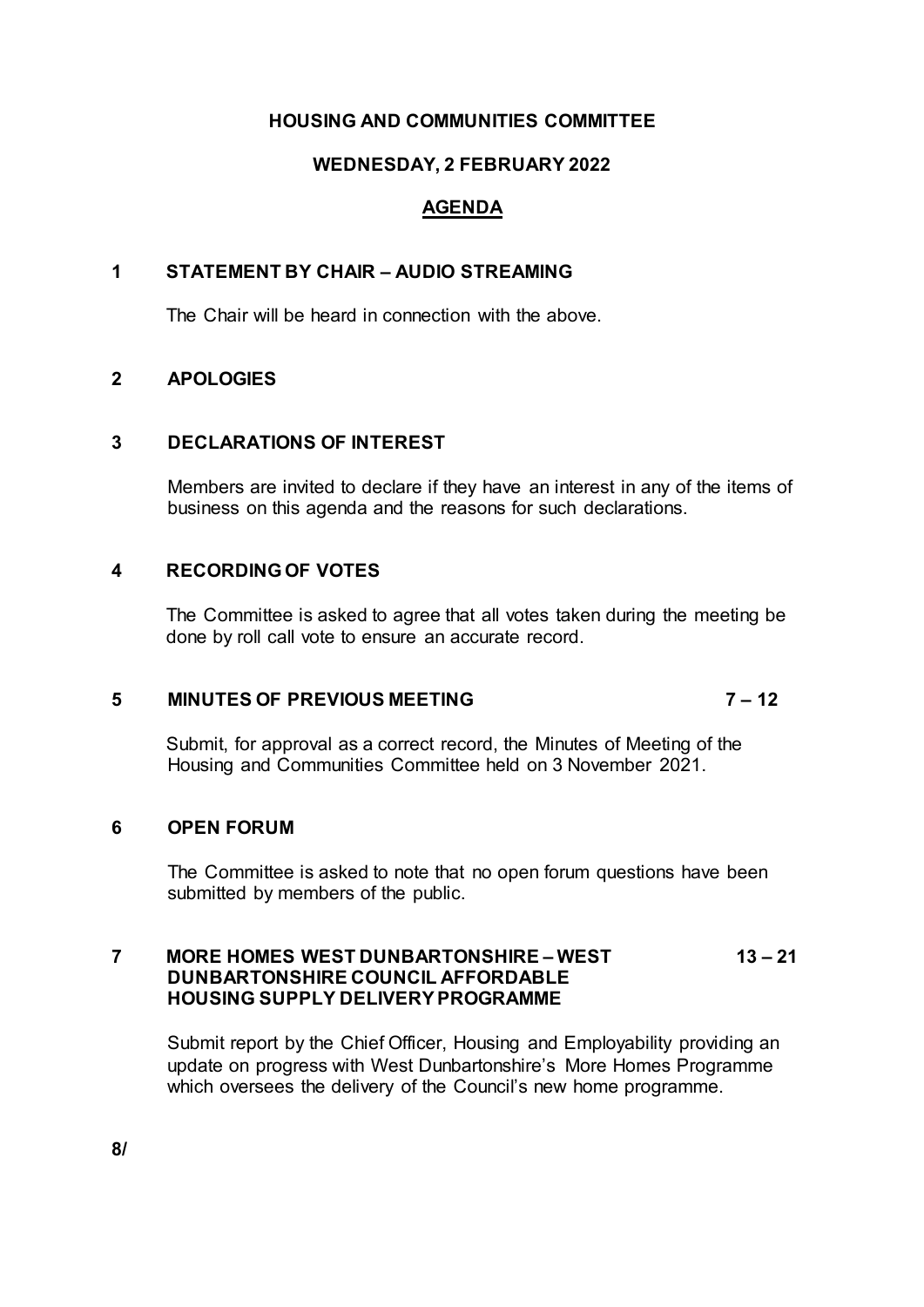# **8 WEST DUNBARTONSHIRE HOUSING ALLOCATON POLICY REVIEW 23 – 71**

Submit report by the Chief Officer, Housing and Employability seeking approval of changes to the Housing Allocations Policy resulting from a full review of the policy that was carried out during 2021 and which was the subject of a formal consultation which ended in autumn 2021.

#### **9 WEST DUNBARTONSHIRE LOCAL HOUSING STRATEGY 73 – 123 2022-2027 – MORE HOMES BETTER HOMES WEST DUNBARTONSHIRE**

Submit report by the Chief Officer, Housing and Employability presenting and seeking final approval of the Council's new Local Housing Strategy (LHS) for the five year period 2022 to 2027.

#### **10 "HOME AT THE HEART 2019-24" WEST DUNBARTONSHIRE'S 125 – 134 RAPID RE-HOUSING TRANSITION PLAN UPDATE AND NEW APPROACHES TO HOMLESSNESS PROGRESS REPORT**

Submit report by the Chief Officer, Housing and Employability:-

- (a) providing an update in terms of the progress and challenges in delivering Year 3 of "Home at the Heart", our Rapid Rehousing Transition Plan (RRTP), and outlining the key findings from the review of our residential supported accommodation; and
- (b) providing an update regarding the Scottish Government funding and our local response to the recommendations made by the Homelessness and Rough Sleeping Action Group (HARSAG).

# **11 EMPLOYABILITY SERVICE PROVISION 135 – 141**

Submit report by the Chief Officer, Housing and Employability providing an update on the progress of the delivery of employability programmes and support that is set within the context of 'No One Left Behind', a new approach to employability services that requires partner input to services.

# **12 HOUSING REVENUE ACCOUNT BUDGETARY CONTROL To Follow REPORT TO 31 DECEMBER 2021 (PERIOD 9)**

Submit report by the Chief Officer, Resources providing an update on the financial performance to 31 December 2021 (Period 9) of the HRA revenue and capital budgets for 2021/22.